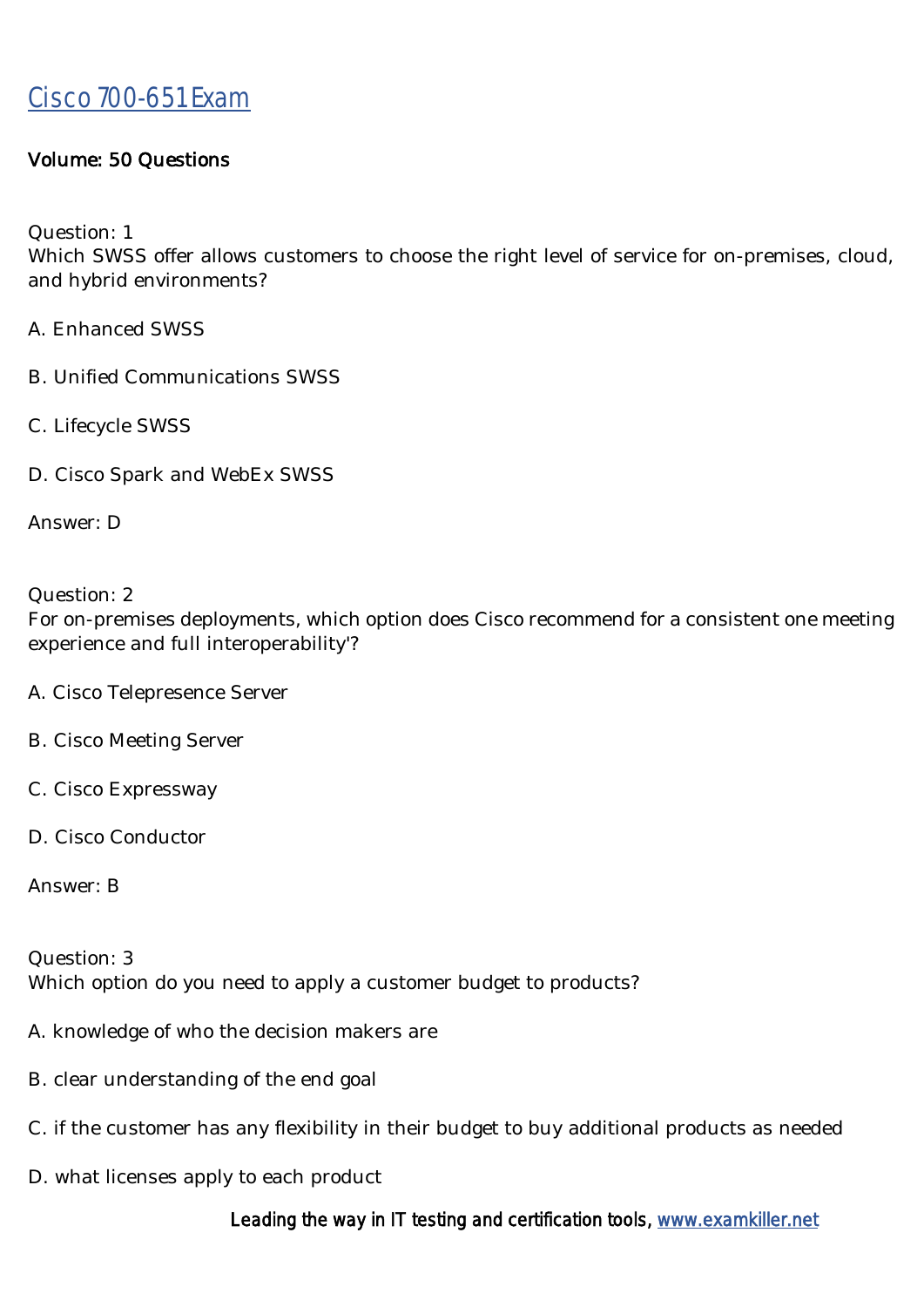Answer: B

Question: 4

How can you drive modernization within your customer's existing environment?

A. Hire an external consultant to convince the customer to modernize.

B. Provide support to end of sale products.

C. Remind customers that their competitors are modernizing.

D. Remind customers that they reduce operational risk by keeping current products with current support

Answer: D

Question: 5 Which option is the average cost to hire an employee in the United States?

- A. 5 thousand dollars
- B. 10 thousand dollars
- C. 25 thousand dollars
- D. 20 thousand dollars

Answer: C

Question: 6 Which option is the only constant in the workplace?

- A. way people work
- B. way information is shared
- C. way humans interact with each other
- D. way video infrastructure communicates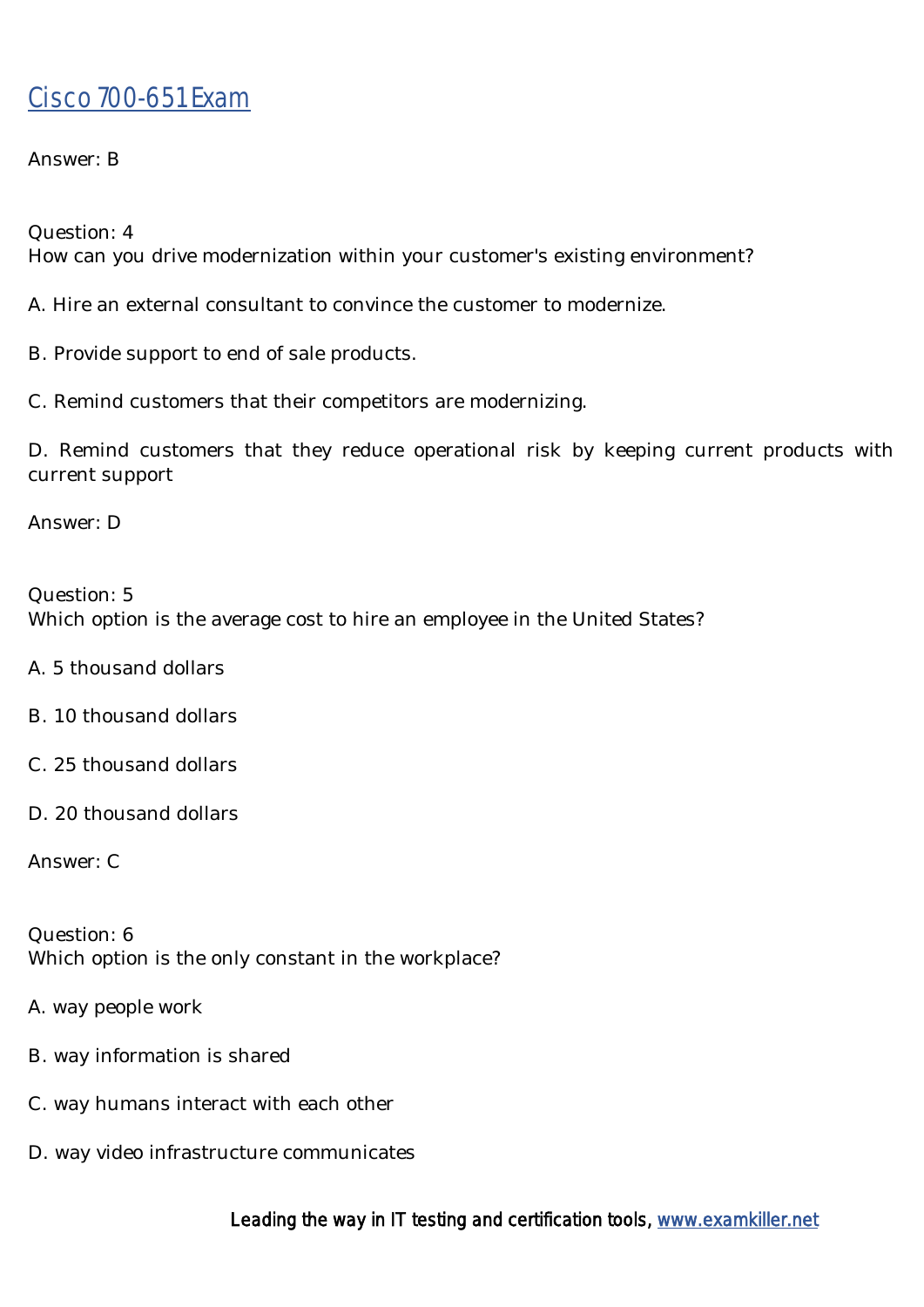Answer: A

Question: 7 Which option lists the components of Cisco Spark?

- A. messaging and meeting
- B. messaging, meeting, and collaboration
- C. messaging, meeting and calling
- D. messaging, calling, and collaboration

Answer: C

Question: 8 Which Customer Lifecycle touch point demonstrates commitment to the business objectives of a customer by suggesting complimentary solutions?

- A. Maximize Customer Investment Value
- B. Evaluate Expansion Opportunities
- C. Identify Coverage Gaps
- D. Capitalize on Renewals

Answer: B

#### Question: 9

Which design resource allows you and the customer to view examples of collaboration solutions based on scenarios products, or experiences?

- A. Project Workplace
- B. HCS Configuration tool
- C. Virtual Machine Placement tool
- D. Quick Pricing tool

Leading the way in IT testing and certification tools, www.examkiller.net